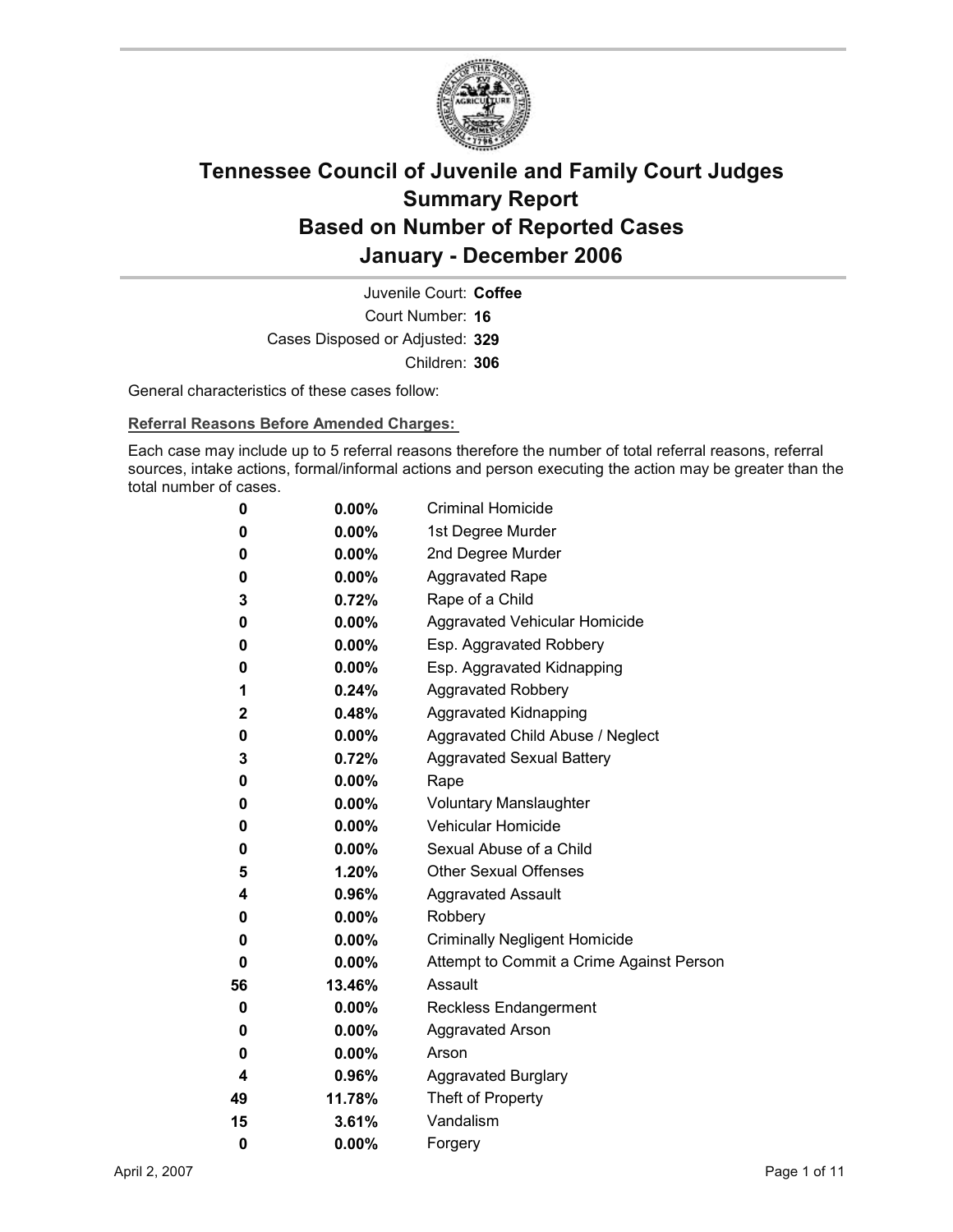

Court Number: **16** Juvenile Court: **Coffee** Cases Disposed or Adjusted: **329** Children: **306**

#### **Referral Reasons Before Amended Charges:**

Each case may include up to 5 referral reasons therefore the number of total referral reasons, referral sources, intake actions, formal/informal actions and person executing the action may be greater than the total number of cases.

| 0            | 0.00%    | <b>Worthless Checks</b>                                     |
|--------------|----------|-------------------------------------------------------------|
| 0            | 0.00%    | Illegal Possession / Fraudulent Use of Credit / Debit Cards |
| 5            | 1.20%    | <b>Burglary</b>                                             |
| 0            | $0.00\%$ | Unauthorized Use of a Vehicle                               |
| 0            | 0.00%    | <b>Cruelty to Animals</b>                                   |
| 0            | $0.00\%$ | Sale of Controlled Substances                               |
| 0            | $0.00\%$ | <b>Other Drug Offenses</b>                                  |
| 51           | 12.26%   | <b>Possession of Controlled Substances</b>                  |
| 0            | 0.00%    | <b>Criminal Attempt</b>                                     |
| 0            | 0.00%    | Carrying Weapons on School Property                         |
| $\mathbf{2}$ | 0.48%    | Unlawful Carrying / Possession of a Weapon                  |
| 2            | 0.48%    | <b>Evading Arrest</b>                                       |
| 0            | $0.00\%$ | Escape                                                      |
| $\mathbf{2}$ | 0.48%    | Driving Under Influence (DUI)                               |
| 10           | 2.40%    | Possession / Consumption of Alcohol                         |
| $\mathbf{2}$ | 0.48%    | Resisting Stop, Frisk, Halt, Arrest or Search               |
| 0            | $0.00\%$ | <b>Aggravated Criminal Trespass</b>                         |
| 1            | 0.24%    | Harassment                                                  |
| 0            | $0.00\%$ | Failure to Appear                                           |
| 1            | 0.24%    | Filing a False Police Report                                |
| 0            | 0.00%    | Criminal Impersonation                                      |
| 1            | 0.24%    | <b>Disorderly Conduct</b>                                   |
| 0            | 0.00%    | <b>Criminal Trespass</b>                                    |
| 2            | 0.48%    | <b>Public Intoxication</b>                                  |
| 0            | $0.00\%$ | Gambling                                                    |
| 31           | 7.45%    | Traffic                                                     |
| 0            | 0.00%    | <b>Local Ordinances</b>                                     |
| 0            | $0.00\%$ | Violation of Wildlife Regulations                           |
| 0            | 0.00%    | Contempt of Court                                           |
| 77           | 18.51%   | <b>Violation of Probation</b>                               |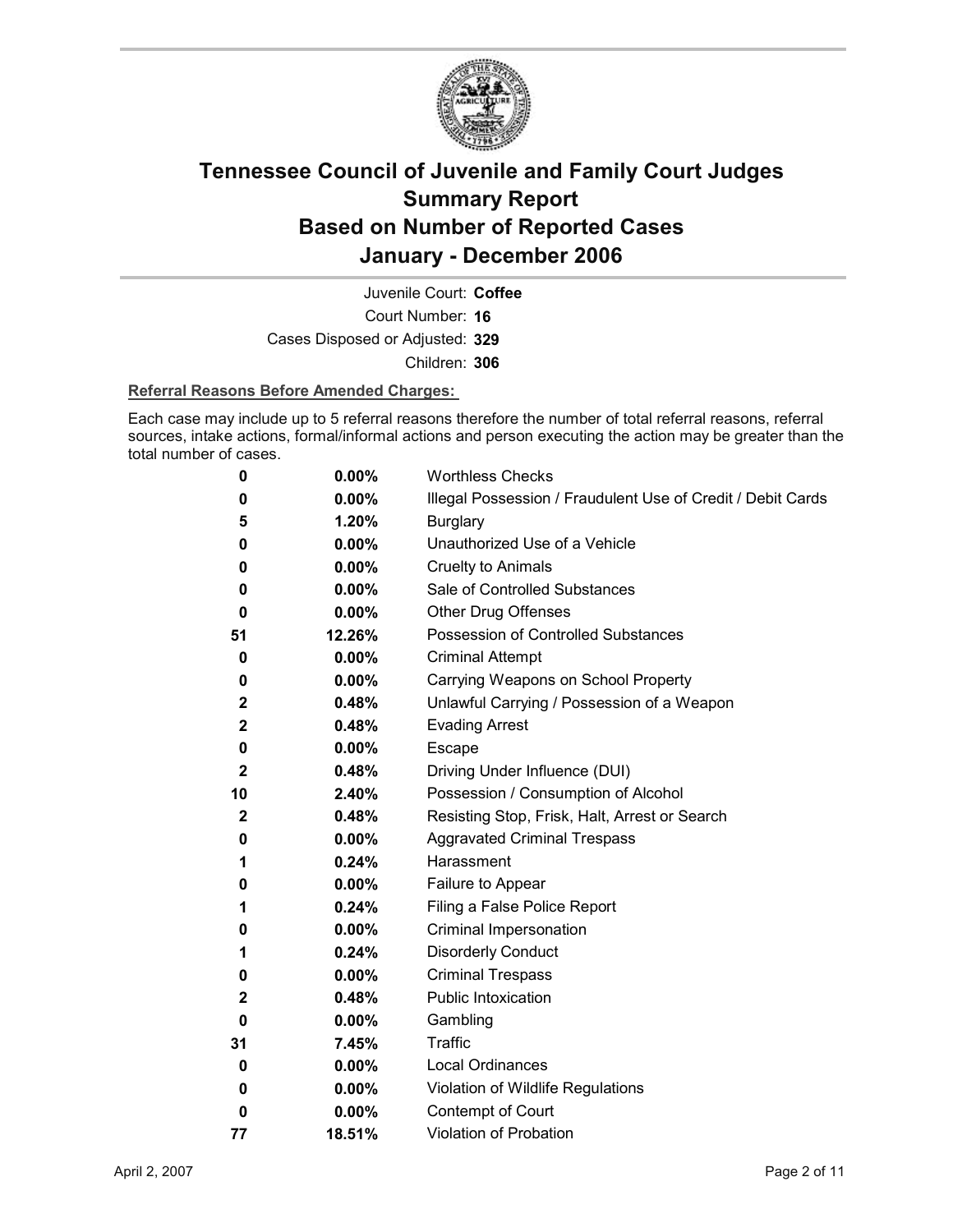

Court Number: **16** Juvenile Court: **Coffee** Cases Disposed or Adjusted: **329** Children: **306**

#### **Referral Reasons Before Amended Charges:**

Each case may include up to 5 referral reasons therefore the number of total referral reasons, referral sources, intake actions, formal/informal actions and person executing the action may be greater than the total number of cases.

| 416 |          | 100.00%        | <b>Total Referrals</b>                |
|-----|----------|----------------|---------------------------------------|
|     | 1        | 0.24%          | Other                                 |
|     | 0        | 0.00%          | <b>Consent to Marry</b>               |
|     | 0        | 0.00%          | <b>Request for Medical Treatment</b>  |
|     | 0        | 0.00%          | Child Support                         |
|     | 0        | 0.00%          | Paternity / Legitimation              |
|     | 0        | 0.00%          | Visitation                            |
|     | 0        | 0.00%          | Custody                               |
|     | 0        | $0.00\%$       | <b>Foster Care Review</b>             |
|     | 0        | 0.00%          | <b>Administrative Review</b>          |
|     | 0        | 0.00%          | <b>Judicial Review</b>                |
|     | 4        | 0.96%          | Violation of Informal Adjustment      |
|     | 0        | 0.00%          | Violation of Pretrial Diversion       |
|     | 0        | 0.00%          | <b>Termination of Parental Rights</b> |
|     | 0        | $0.00\%$       | Dependency / Neglect                  |
|     | $\bf{0}$ | $0.00\%$       | <b>Physically Abused Child</b>        |
|     | 0        | 0.00%          | Sexually Abused Child                 |
|     | 10       | 2.40%          | <b>Violation of Curfew</b>            |
|     | $\bf{0}$ | $0.00\%$       | Violation of a Valid Court Order      |
|     | $\bf{0}$ | $0.00\%$       | Possession of Tobacco Products        |
|     | 0        | $0.00\%$       | Out-of-State Runaway                  |
|     | 18<br>10 | 4.33%<br>2.40% | Truancy<br>In-State Runaway           |
|     | 44       | 10.58%         | <b>Unruly Behavior</b>                |
|     | 0        | 0.00%          | <b>Violation of Aftercare</b>         |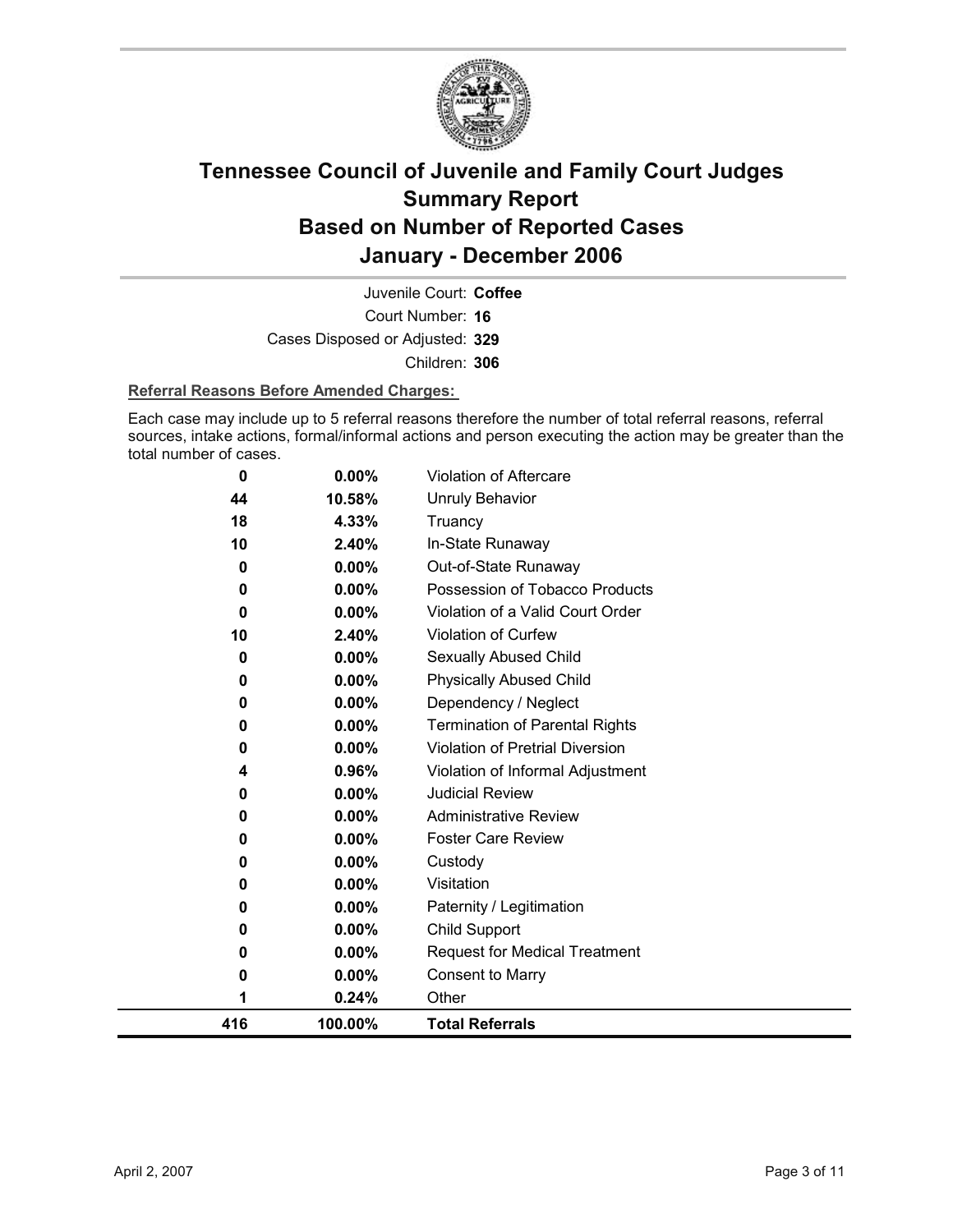

|                            | Juvenile Court: Coffee          |                                   |  |  |
|----------------------------|---------------------------------|-----------------------------------|--|--|
| Court Number: 16           |                                 |                                   |  |  |
|                            | Cases Disposed or Adjusted: 329 |                                   |  |  |
|                            |                                 | Children: 306                     |  |  |
| <b>Referral Sources: 1</b> |                                 |                                   |  |  |
| 257                        | 61.78%                          | Law Enforcement                   |  |  |
| 29                         | 6.97%                           | Parents                           |  |  |
| 1                          | 0.24%                           | <b>Relatives</b>                  |  |  |
| 0                          | 0.00%                           | Self                              |  |  |
| 38                         | 9.13%                           | School                            |  |  |
| $\bf{0}$                   | 0.00%                           | <b>CSA</b>                        |  |  |
| 30                         | 7.21%                           | <b>DCS</b>                        |  |  |
| 0                          | 0.00%                           | Other State Department            |  |  |
| 0                          | 0.00%                           | <b>District Attorney's Office</b> |  |  |
| 55                         | 13.22%                          | <b>Court Staff</b>                |  |  |
| 0                          | 0.00%                           | Social Agency                     |  |  |
| 1                          | 0.24%                           | <b>Other Court</b>                |  |  |
| 4                          | 0.96%                           | Victim                            |  |  |
| 0                          | 0.00%                           | Child & Parent                    |  |  |
| 0                          | $0.00\%$                        | Hospital                          |  |  |
| 0                          | 0.00%                           | Unknown                           |  |  |
| 1                          | 0.24%                           | Other                             |  |  |
| 416                        | 100.00%                         | <b>Total Referral Sources</b>     |  |  |
|                            |                                 |                                   |  |  |

### **Age of Child at Referral: 2**

| 306 | 100.00%  | <b>Total Child Count</b> |
|-----|----------|--------------------------|
| 0   | $0.00\%$ | Unknown / Not Reported   |
| 0   | $0.00\%$ | Ages 19 and Over         |
| 83  | 27.12%   | Ages 17 through 18       |
| 141 | 46.08%   | Ages 15 through 16       |
| 66  | 21.57%   | Ages 13 through 14       |
| 12  | 3.92%    | Ages 11 through 12       |
| 4   | 1.31%    | Ages 10 and Under        |
|     |          |                          |

 $1$  If different than number of Referral Reasons (416), verify accuracy of your court's data.

<sup>2</sup> One child could be counted in multiple categories, verify accuracy of your court's data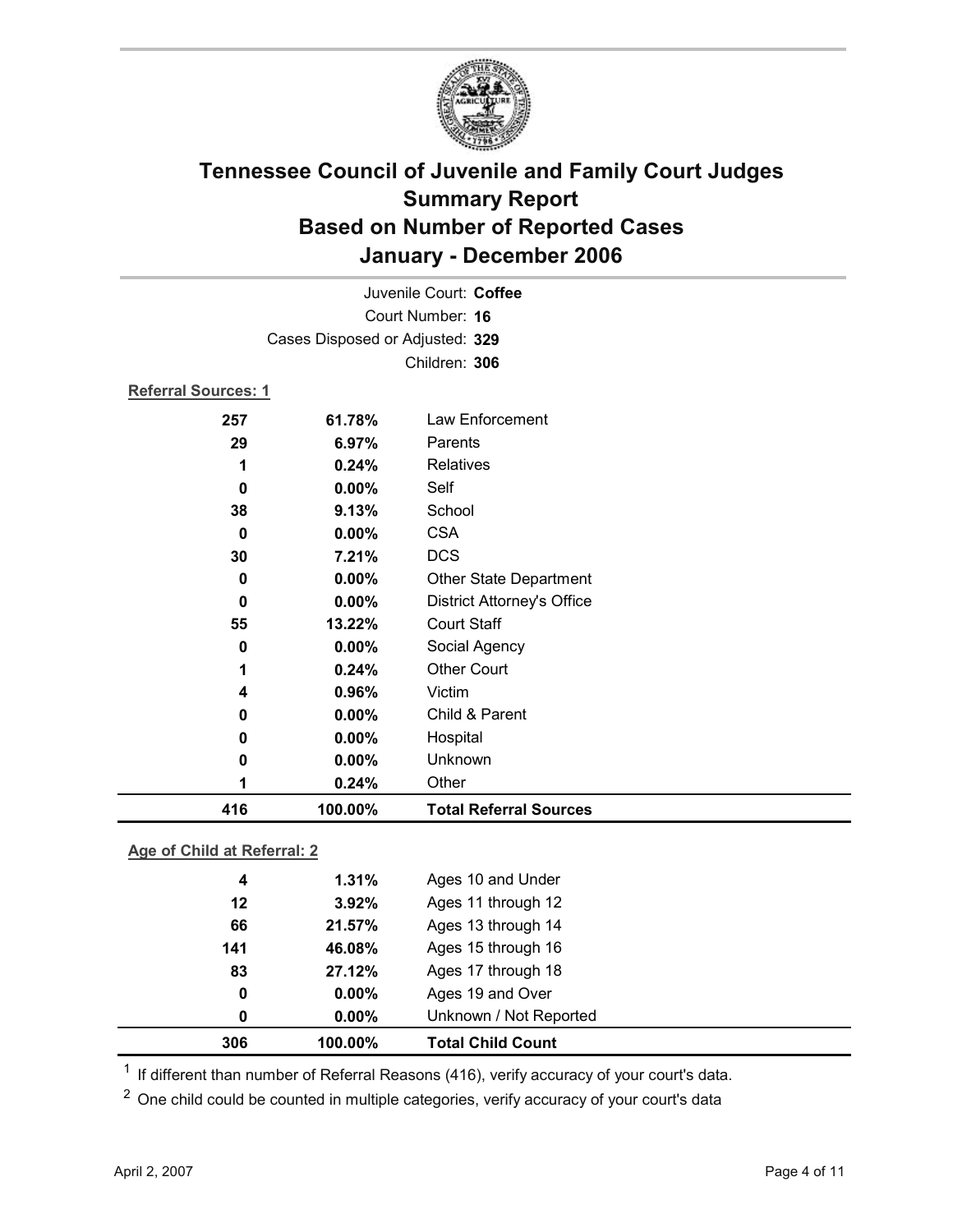

| Juvenile Court: Coffee                  |               |                          |  |  |  |
|-----------------------------------------|---------------|--------------------------|--|--|--|
| Court Number: 16                        |               |                          |  |  |  |
| Cases Disposed or Adjusted: 329         |               |                          |  |  |  |
|                                         | Children: 306 |                          |  |  |  |
| Sex of Child: 1                         |               |                          |  |  |  |
| 200                                     | 65.36%        | Male                     |  |  |  |
| 106                                     | 34.64%        | Female                   |  |  |  |
| $\mathbf 0$                             | 0.00%         | Unknown                  |  |  |  |
| 306                                     | 100.00%       | <b>Total Child Count</b> |  |  |  |
| Race of Child: 1                        |               |                          |  |  |  |
| 278                                     | 90.85%        | White                    |  |  |  |
| 27                                      | 8.82%         | African American         |  |  |  |
| 0                                       | 0.00%         | Native American          |  |  |  |
| 1                                       | 0.33%         | Asian                    |  |  |  |
| $\mathbf 0$                             | 0.00%         | Mixed                    |  |  |  |
| $\mathbf 0$                             | 0.00%         | Unknown                  |  |  |  |
| 306                                     | 100.00%       | <b>Total Child Count</b> |  |  |  |
| <b>Hispanic Origin: 1</b>               |               |                          |  |  |  |
| $\overline{7}$                          | 2.29%         | Yes                      |  |  |  |
| 293                                     | 95.75%        | No                       |  |  |  |
| 6                                       | 1.96%         | Unknown                  |  |  |  |
| 306                                     | 100.00%       | <b>Total Child Count</b> |  |  |  |
| <b>School Enrollment of Children: 1</b> |               |                          |  |  |  |
| 198                                     | 64.71%        | Yes                      |  |  |  |
| 3                                       | 0.98%         | No                       |  |  |  |
| 105                                     | 34.31%        | Unknown                  |  |  |  |
| 306                                     | 100.00%       | <b>Total Child Count</b> |  |  |  |

 $1$  One child could be counted in multiple categories, verify accuracy of your court's data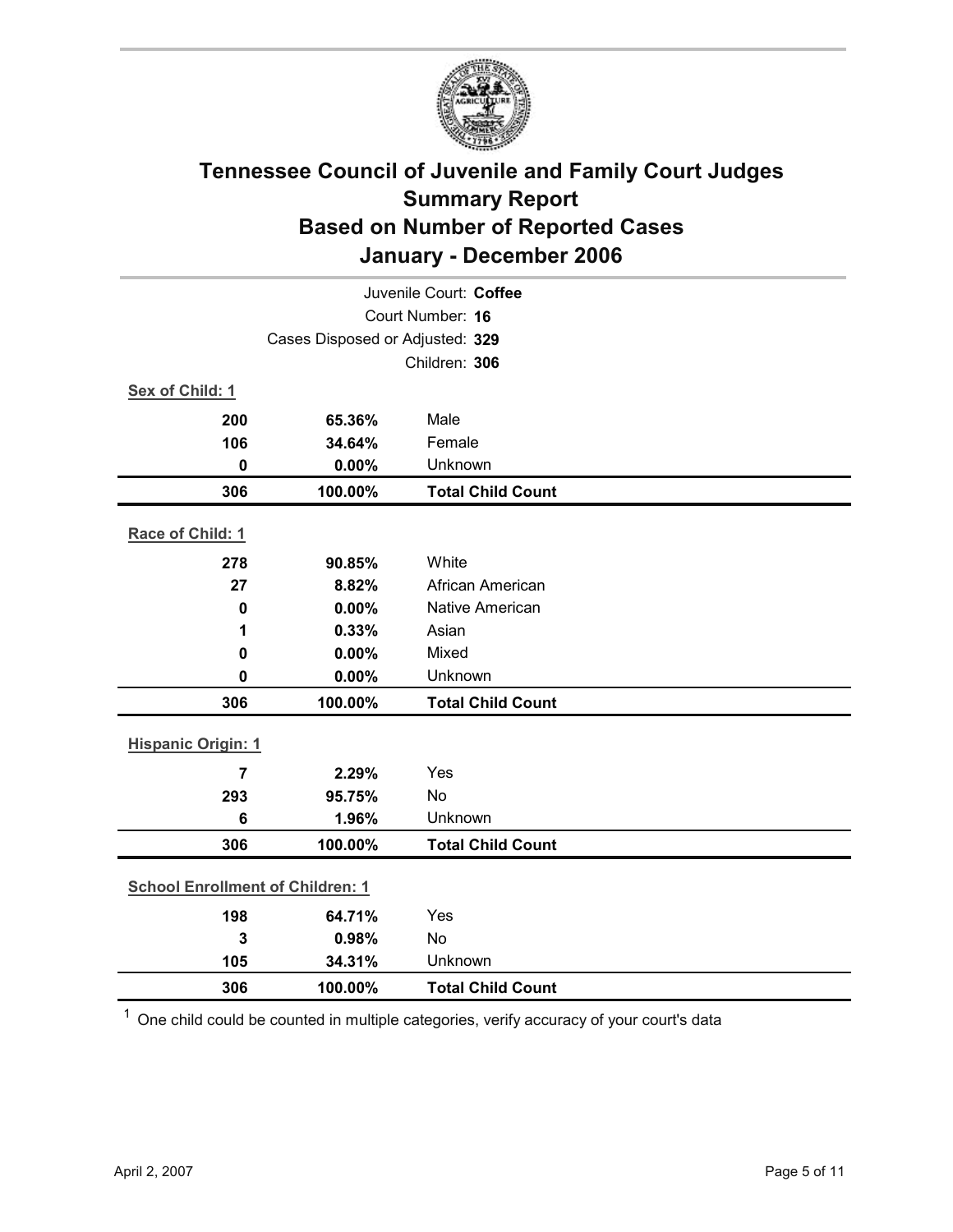

Court Number: **16** Juvenile Court: **Coffee** Cases Disposed or Adjusted: **329** Children: **306**

**Living Arrangement of Child at Time of Referral: 1**

| 306 | 100.00%  | <b>Total Child Count</b>     |
|-----|----------|------------------------------|
| 0   | $0.00\%$ | Other                        |
| 75  | 24.51%   | Unknown                      |
| 0   | $0.00\%$ | Independent                  |
| 0   | $0.00\%$ | In an Institution            |
| 0   | $0.00\%$ | In a Residential Center      |
| 0   | $0.00\%$ | In a Group Home              |
| 0   | $0.00\%$ | With Foster Family           |
| 36  | 11.76%   | With Adoptive Parents        |
| 14  | 4.58%    | <b>With Relatives</b>        |
| 0   | $0.00\%$ | <b>With Father</b>           |
| 108 | 35.29%   | With Mother                  |
| 24  | 7.84%    | With Mother and Stepfather   |
| 0   | $0.00\%$ | With Father and Stepmother   |
| 49  | 16.01%   | With Both Biological Parents |
|     |          |                              |

### **Type of Detention: 2**

| 329 | 100.00%  | <b>Total Detention Count</b> |  |
|-----|----------|------------------------------|--|
| 0   | $0.00\%$ | Other                        |  |
| 308 | 93.62%   | Does Not Apply               |  |
| 0   | $0.00\%$ | <b>Unknown</b>               |  |
| 0   | $0.00\%$ | <b>Psychiatric Hospital</b>  |  |
| 0   | $0.00\%$ | Jail - No Separation         |  |
| 0   | $0.00\%$ | Jail - Partial Separation    |  |
| 0   | $0.00\%$ | Jail - Complete Separation   |  |
| 21  | 6.38%    | Juvenile Detention Facility  |  |
| 0   | $0.00\%$ | Non-Secure Placement         |  |
|     |          |                              |  |

 $<sup>1</sup>$  One child could be counted in multiple categories, verify accuracy of your court's data</sup>

 $2$  If different than number of Cases (329) verify accuracy of your court's data.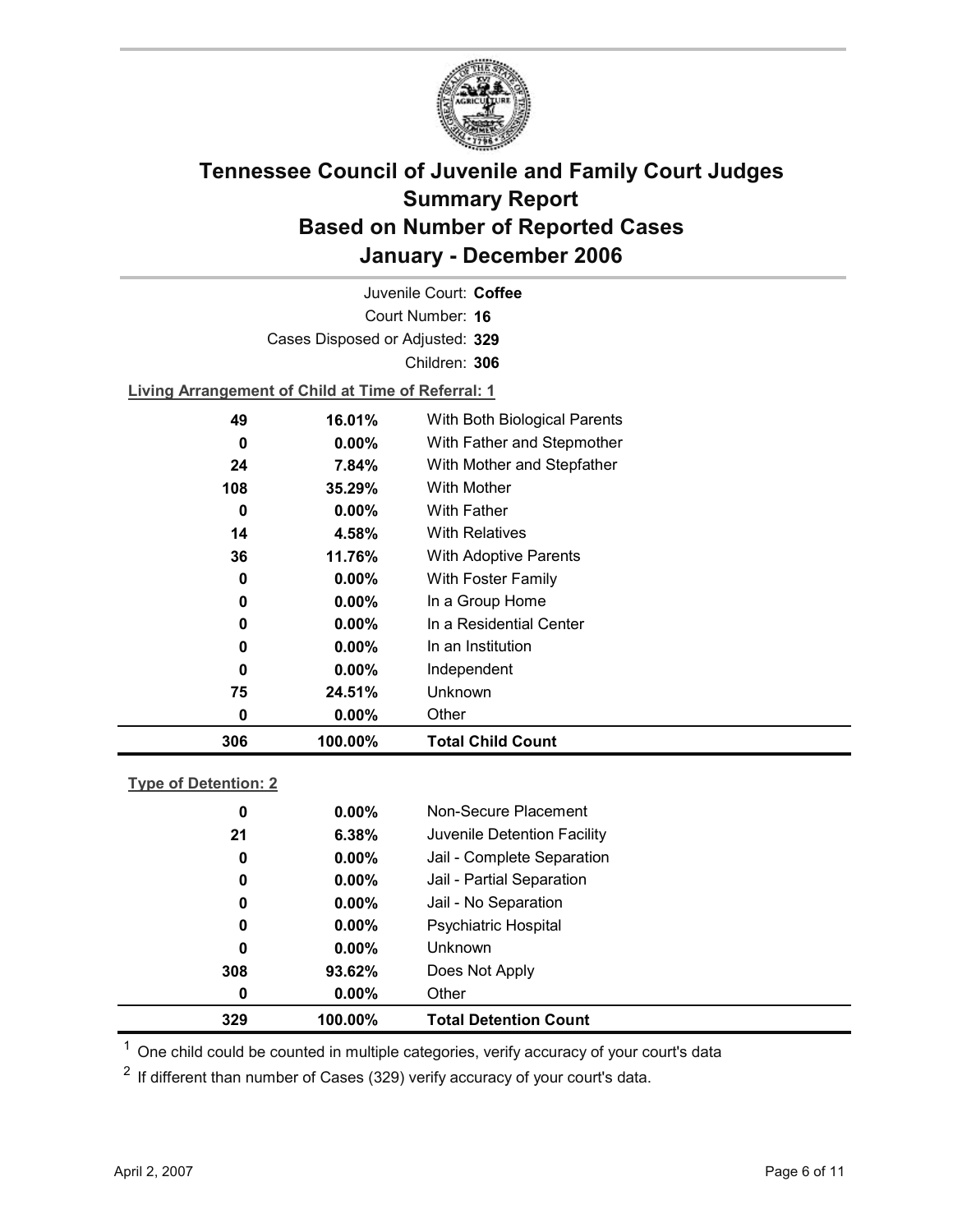

| Juvenile Court: Coffee                                                  |                                                    |                                     |  |  |
|-------------------------------------------------------------------------|----------------------------------------------------|-------------------------------------|--|--|
| Court Number: 16                                                        |                                                    |                                     |  |  |
|                                                                         | Cases Disposed or Adjusted: 329                    |                                     |  |  |
|                                                                         |                                                    | Children: 306                       |  |  |
|                                                                         | <b>Placement After Secure Detention Hearing: 1</b> |                                     |  |  |
| $\mathbf 0$                                                             | 0.00%<br>Returned to Prior Living Arrangement      |                                     |  |  |
| 13<br>Juvenile Detention Facility<br>3.95%                              |                                                    |                                     |  |  |
| 0                                                                       | 0.00%<br>Jail                                      |                                     |  |  |
| 0                                                                       | $0.00\%$                                           | Shelter / Group Home                |  |  |
| 0                                                                       | $0.00\%$                                           | <b>Foster Family Home</b>           |  |  |
| Psychiatric Hospital<br>0.00%<br>0                                      |                                                    |                                     |  |  |
| Unknown / Not Reported<br>0.00%<br>0<br>Does Not Apply<br>316<br>96.05% |                                                    |                                     |  |  |
|                                                                         |                                                    |                                     |  |  |
| 0                                                                       | Other<br>$0.00\%$                                  |                                     |  |  |
| 329<br>100.00%<br><b>Total Placement Count</b>                          |                                                    |                                     |  |  |
|                                                                         |                                                    |                                     |  |  |
|                                                                         |                                                    |                                     |  |  |
| <b>Intake Actions: 2</b>                                                |                                                    |                                     |  |  |
| 379                                                                     | 91.11%                                             | <b>Petition Filed</b>               |  |  |
| 0                                                                       | 0.00%                                              | <b>Motion Filed</b>                 |  |  |
| 37                                                                      | 8.89%                                              | <b>Citation Processed</b>           |  |  |
| 0                                                                       | $0.00\%$                                           | Notification of Paternity Processed |  |  |
| 0                                                                       | 0.00%                                              | Scheduling of Judicial Review       |  |  |
| 0                                                                       | 0.00%                                              | Scheduling of Administrative Review |  |  |
| 0                                                                       | $0.00\%$                                           | Scheduling of Foster Care Review    |  |  |
| 0                                                                       | 0.00%                                              | Unknown                             |  |  |
| 0                                                                       | 0.00%                                              | Does Not Apply                      |  |  |
| 0<br>416                                                                | $0.00\%$<br>100.00%                                | Other<br><b>Total Intake Count</b>  |  |  |

 $1$  If different than number of Cases (329) verify accuracy of your court's data.

 $2$  If different than number of Referral Reasons (416), verify accuracy of your court's data.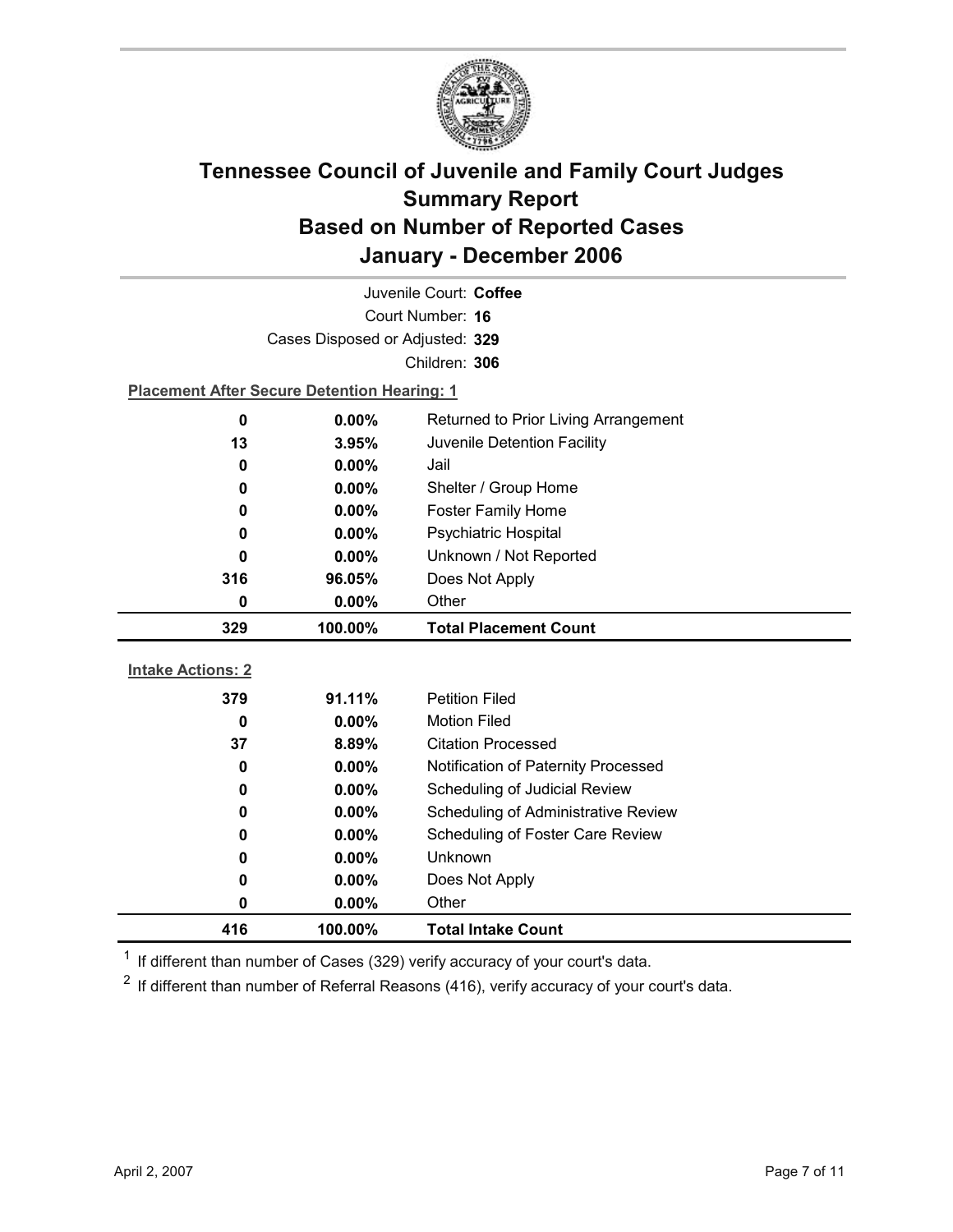

Court Number: **16** Juvenile Court: **Coffee** Cases Disposed or Adjusted: **329** Children: **306**

### **Last Grade Completed by Child: 1**

| $\pmb{0}$ | 0.00%                                   | Too Young for School         |  |  |  |
|-----------|-----------------------------------------|------------------------------|--|--|--|
| 0         | 0.00%                                   | Preschool                    |  |  |  |
| 0         | 0.00%                                   | Kindergarten                 |  |  |  |
| 0         | 0.00%                                   | 1st Grade                    |  |  |  |
| 0         | 0.00%                                   | 2nd Grade                    |  |  |  |
| 0         | 0.00%                                   | 3rd Grade                    |  |  |  |
| 1         | 0.33%                                   | 4th Grade                    |  |  |  |
| 6         | 1.96%                                   | 5th Grade                    |  |  |  |
| 10        | 3.27%                                   | 6th Grade                    |  |  |  |
| 17        | 5.56%                                   | 7th Grade                    |  |  |  |
| 36        | 11.76%                                  | 8th Grade                    |  |  |  |
| 43        | 14.05%                                  | 9th Grade                    |  |  |  |
| 30        | 9.80%                                   | 10th Grade                   |  |  |  |
| 17        | 5.56%                                   | 11th Grade                   |  |  |  |
| 1         | 0.33%                                   | 12th Grade                   |  |  |  |
| 0         | 0.00%                                   | Non-Graded Special Ed        |  |  |  |
| 0         | 0.00%                                   | <b>GED</b>                   |  |  |  |
| 0         | 0.00%                                   | Graduated                    |  |  |  |
| 0         | 0.00%                                   | <b>Never Attended School</b> |  |  |  |
| 145       | 47.39%                                  | Unknown                      |  |  |  |
| 0         | 0.00%                                   | Other                        |  |  |  |
| 306       | 100.00%                                 | <b>Total Child Count</b>     |  |  |  |
|           | <b>Enrolled in Special Education: 1</b> |                              |  |  |  |
| 31        | 10.13%                                  | Yes                          |  |  |  |
| 149       | 48.69%                                  | No                           |  |  |  |

 $1$  One child could be counted in multiple categories, verify accuracy of your court's data

**126 41.18%** Unknown

**306 100.00% Total Child Count**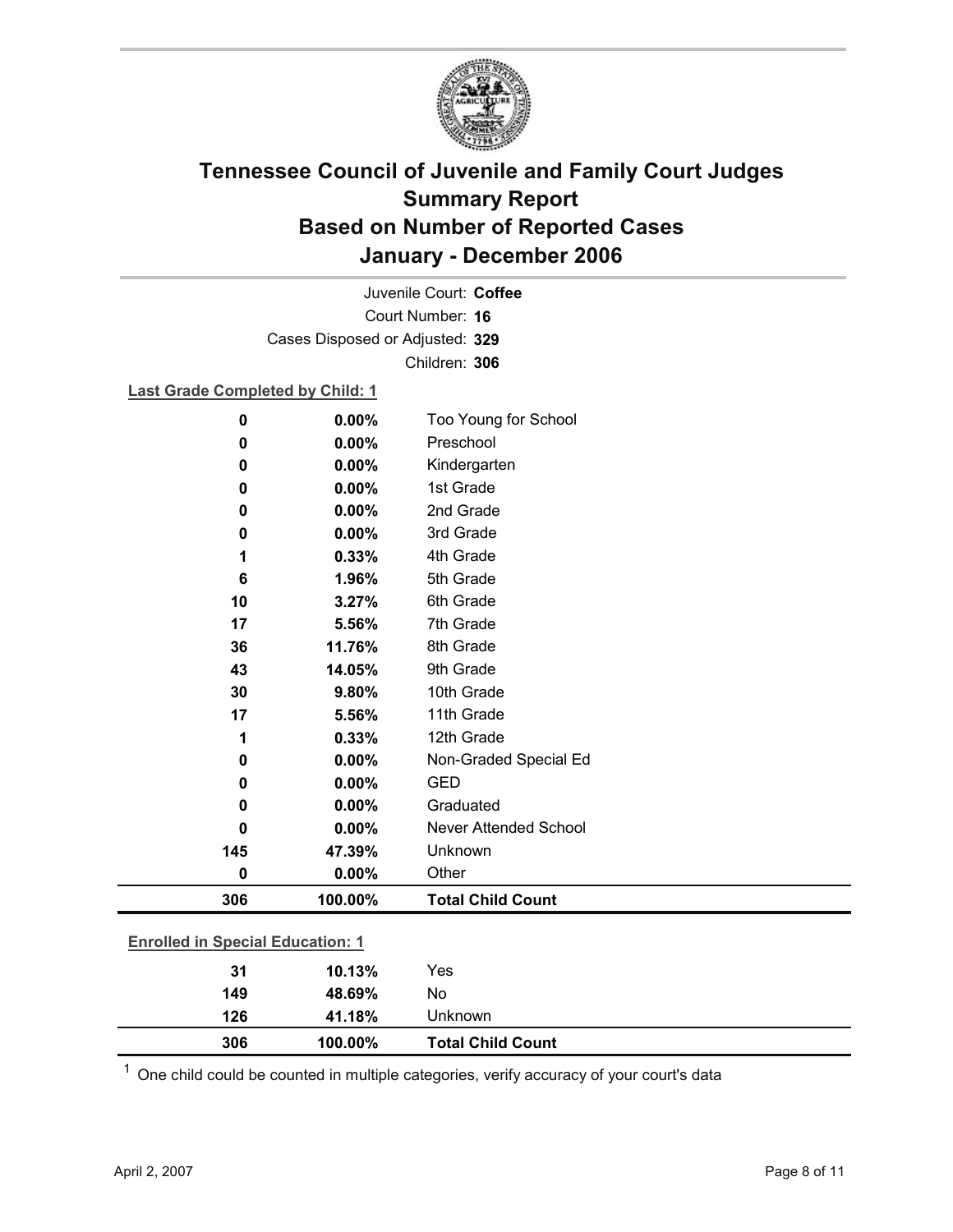

|                              | Juvenile Court: Coffee          |                           |  |  |
|------------------------------|---------------------------------|---------------------------|--|--|
|                              |                                 | Court Number: 16          |  |  |
|                              | Cases Disposed or Adjusted: 329 |                           |  |  |
|                              | Children: 306                   |                           |  |  |
| <b>Action Executed By: 1</b> |                                 |                           |  |  |
| 416                          | 100.00%                         | Judge                     |  |  |
| 0                            | $0.00\%$                        | Referee                   |  |  |
| 0                            | $0.00\%$                        | <b>YSO</b>                |  |  |
| 0                            | $0.00\%$                        | Other                     |  |  |
| 0                            | $0.00\%$                        | Unknown / Not Reported    |  |  |
| 416                          | 100.00%                         | <b>Total Action Count</b> |  |  |

### **Formal / Informal Actions: 1**

| 61  | 14.66%   | Dismissed                                      |
|-----|----------|------------------------------------------------|
| 0   | $0.00\%$ | Retired / Nolle Prosequi                       |
| 232 | 55.77%   | <b>Complaint Substantiated Delinquent</b>      |
| 67  | 16.11%   | <b>Complaint Substantiated Status Offender</b> |
| 0   | $0.00\%$ | Complaint Substantiated Dependent / Neglected  |
| 0   | $0.00\%$ | <b>Complaint Substantiated Abused</b>          |
| 0   | $0.00\%$ | <b>Complaint Substantiated Mentally III</b>    |
| 53  | 12.74%   | Informal Adjustment                            |
| 0   | $0.00\%$ | <b>Pretrial Diversion</b>                      |
| 0   | $0.00\%$ | <b>Transfer to Adult Court Hearing</b>         |
| 0   | $0.00\%$ | Charges Cleared by Transfer to Adult Court     |
| 0   | $0.00\%$ | <b>Special Proceeding</b>                      |
| 0   | $0.00\%$ | <b>Review Concluded</b>                        |
| 3   | 0.72%    | Case Held Open                                 |
| 0   | $0.00\%$ | Other                                          |
| 0   | $0.00\%$ | Unknown / Not Reported                         |
| 416 | 100.00%  | <b>Total Action Count</b>                      |

 $1$  If different than number of Referral Reasons (416), verify accuracy of your court's data.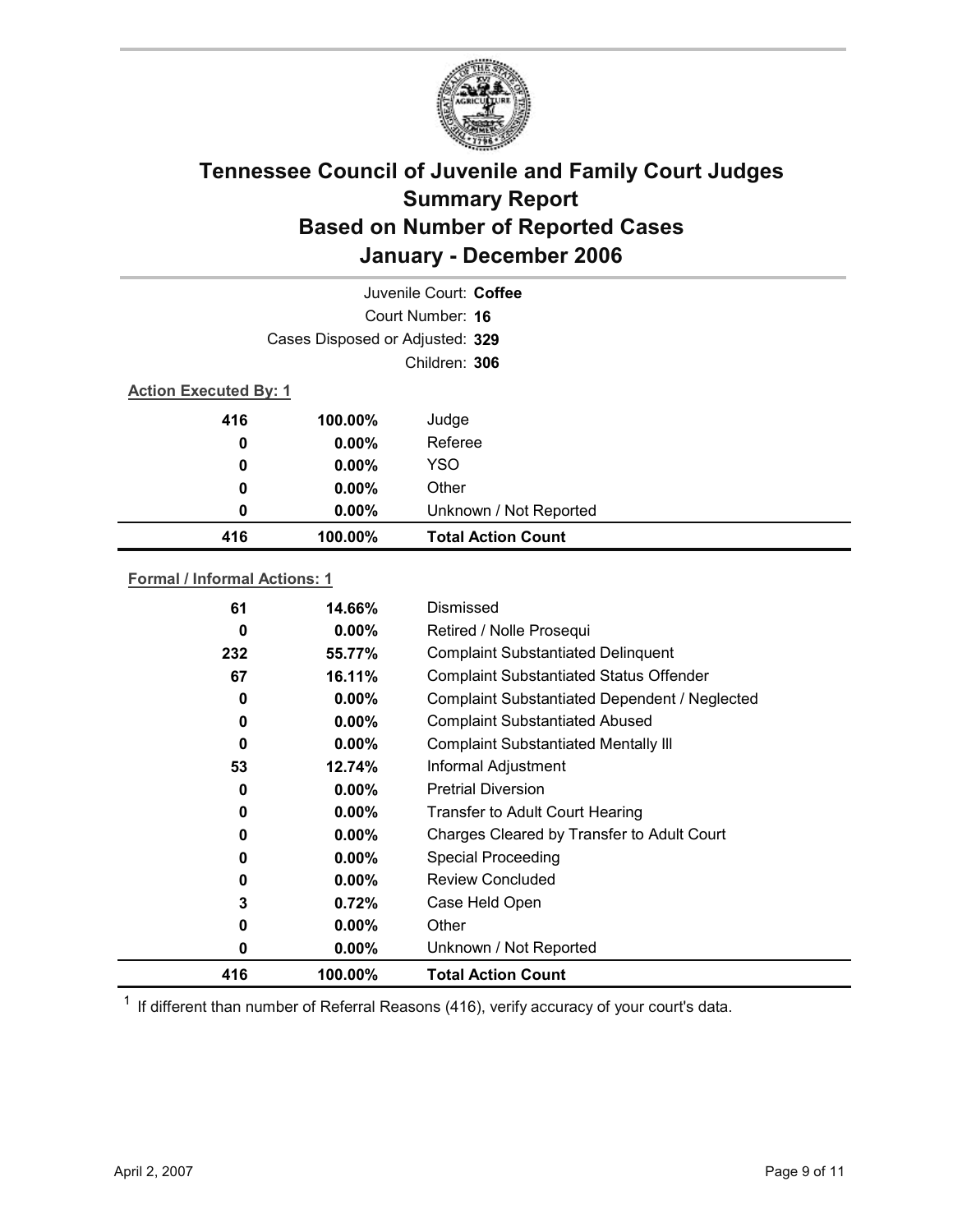

|                                 |                                                       | Juvenile Court: Coffee                               |  |
|---------------------------------|-------------------------------------------------------|------------------------------------------------------|--|
| Court Number: 16                |                                                       |                                                      |  |
| Cases Disposed or Adjusted: 329 |                                                       |                                                      |  |
|                                 |                                                       | Children: 306                                        |  |
| <b>Case Outcomes:</b>           | There can be multiple outcomes for one child or case. |                                                      |  |
| 52                              | 7.01%                                                 | Case Dismissed                                       |  |
| 0                               | $0.00\%$                                              | Case Retired or Nolle Prosequi                       |  |
| 0                               | 0.00%                                                 | Warned / Counseled                                   |  |
| 1                               | 0.13%                                                 | Held Open For Review                                 |  |
| 181                             | 24.39%                                                | Supervision / Probation to Juvenile Court            |  |
| 0                               | 0.00%                                                 | <b>Probation to Parents</b>                          |  |
| 0                               | $0.00\%$                                              | Referral to Another Entity for Supervision / Service |  |
| 9                               | 1.21%                                                 | Referred for Mental Health Counseling                |  |
| 37                              | 4.99%                                                 | Referred for Alcohol and Drug Counseling             |  |
| 1                               | 0.13%                                                 | Referred to Alternative School                       |  |
| 0                               | $0.00\%$                                              | Referred to Private Child Agency                     |  |
| 11                              | 1.48%                                                 | Referred to Defensive Driving School                 |  |
| 0                               | 0.00%                                                 | Referred to Alcohol Safety School                    |  |
| 0                               | $0.00\%$                                              | Referred to Juvenile Court Education-Based Program   |  |
| $\mathbf{2}$                    | 0.27%                                                 | Driver's License Held Informally                     |  |
| 0                               | $0.00\%$                                              | <b>Voluntary Placement with DMHMR</b>                |  |
| 0                               | $0.00\%$                                              | <b>Private Mental Health Placement</b>               |  |
| 0                               | $0.00\%$                                              | <b>Private MR Placement</b>                          |  |
| 0                               | $0.00\%$                                              | Placement with City/County Agency/Facility           |  |
| 0                               | 0.00%                                                 | Placement with Relative / Other Individual           |  |
| 21                              | 2.83%                                                 | Fine                                                 |  |
| 32                              | 4.31%                                                 | <b>Public Service</b>                                |  |
| 20                              | 2.70%                                                 | Restitution                                          |  |
| 0                               | $0.00\%$                                              | Runaway Returned                                     |  |
| 9                               | 1.21%                                                 | No Contact Order                                     |  |
| 0                               | $0.00\%$                                              | Injunction Other than No Contact Order               |  |
| 6                               | 0.81%                                                 | <b>House Arrest</b>                                  |  |
| 0                               | $0.00\%$                                              | <b>Court Defined Curfew</b>                          |  |
| 0                               | 0.00%                                                 | Dismissed from Informal Adjustment                   |  |
| 0                               | $0.00\%$                                              | <b>Dismissed from Pretrial Diversion</b>             |  |
| 1                               | 0.13%                                                 | <b>Released from Probation</b>                       |  |
| 0                               | $0.00\%$                                              | <b>Transferred to Adult Court</b>                    |  |
| 0                               | $0.00\%$                                              | <b>DMHMR Involuntary Commitment</b>                  |  |